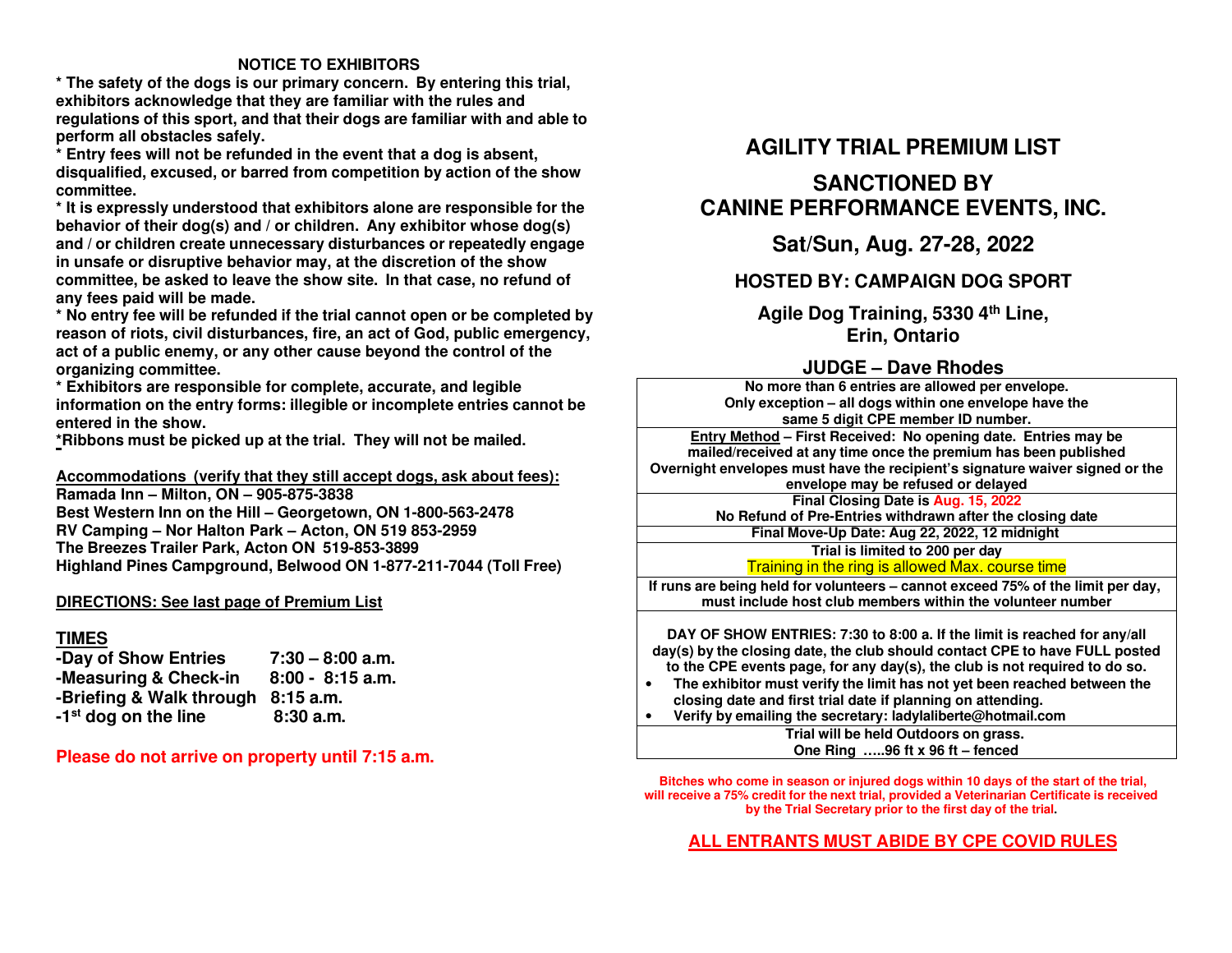| <b>Trial Chairperson</b>                    | <b>Trial Secretary</b>    |
|---------------------------------------------|---------------------------|
| <b>Holly Rhodes</b>                         | Linda Laliberte           |
| the3shelties@yahoo.ca                       | 3621 Empey Rd., RR 3      |
|                                             | Wallenstein, ON N0B 2S0   |
|                                             | ladylaliberte@hotmail.com |
|                                             | 519-699-4483              |
|                                             | <b>Committee Members</b>  |
| Maggie Martin, Dave Rhodes, Leslie Marshall |                           |

**The following order is the scheduled order for the trial to be run. If the order needs to be changed for the trial due to extreme pre-trial circumstances, it will be posted in the confirmation letter sent to preentered exhibitors at least 7 days before the first trial day. The order will only be changed at the trial in the case of an extreme reason andmust be agreed upon by the host club and judge.**

| Sat. Aug. 27, 2022                                                                | Sun. Aug 28, 2022                                                                                            |  |
|-----------------------------------------------------------------------------------|--------------------------------------------------------------------------------------------------------------|--|
| Wildcard<br><b>Jackpot</b><br><b>Standard</b><br><b>Snooker</b><br><b>Jumpers</b> | <b>Standard</b><br><b>Fullhouse</b><br><b>Colors</b><br>Jumpers 1<br>Jumpers 2                               |  |
|                                                                                   | MEASURING & CHECK-IN: Sat & Sun: 8:00 - 8:15 AM<br>See the forms page at www k9cpe com for a membership form |  |

**See the forms page at www.k9cpe.com for a membership form. See "Registering with CPE" in the online rulebook for registration questions.**

*THERE WILL BE* **NO** *MEASURING OF DOGS* **AFTER** *JUDGE'S BRIEFING BEGINS EACH DAY - ALL DOGS* **WITHOUT** *A PERMANENT CARD* **MUST** *BE MEASURED BEFORE THE JUDGES BRIEFING TO SHOW* **THAT DAY - THERE WILL BE NO EXCEPTIONS** 

**PRIZES & AWARDS: Placement rosettes or ribbons will be awarded for 1st through 4th place for Qualifying and non-qualifying scores for all classes. Dogs with an NT (no time) are not eligible for any ribbons. Qualifying ribbons will be awarded to all dogs receiving a qualifying score, and Jr Handlers in Standard.** 

**EXERCISE YOUR DOG RESPONSIBLY! PLEASE PICK UP AFTER YOUR DOG AT THE SHOW SITE AND HOTELS! ALL DOGS MUST BE ON LEASH EXCEPT WHEN IN THE RING OR WARM UP AREA.** 

**OBSTACLES:** The following obstacles may be used. Obstacle specifications shall meet the current CPE obstacle requirements

| Aframe – 9' sides, rubber granules, slats     |                     | Dog Walk – 12' planks, rubber granules,      |
|-----------------------------------------------|---------------------|----------------------------------------------|
| Teeter – 12' plank, rubber granules, slatless |                     | Weave poles $-24$ " poles - center to center |
| Jumps: Bar, Spread, Panel                     | <b>Open Tunnels</b> | Pause Table – games only                     |

Trials run smoother with your help!  $\circledcirc$  Please send this form with your entry!

We are looking for volunteers to help at our trial. If you are able to help out, please fill out the form below and return it with your entry. **Volunteers will receive tickets that can be used towards future free runs.**

Name:

Email:

Phone : and the state of the state of the state of the state of the state of the state of the state of the state of the state of the state of the state of the state of the state of the state of the state of the state of th

I can do the following (mark all that you like to do):

| <b>Saturday</b>     | Sunday              |
|---------------------|---------------------|
| $\Box$ Bar Setting  | $\Box$ Bar Setting  |
| $\Box$ Scribing     | $\Box$ Scribing     |
| $\Box$ Timing       | $\Box$ Timing       |
| □ Course Builder    | □ Course Builder    |
| $\Box$ Sheet Runner | $\Box$ Sheet Runner |
| $\Box$ Gate Steward | □ Gate Steward      |
| □ Leash Runner      | $\Box$ Leash Runner |
|                     |                     |

Don't worry if you don't know how to do a job! They are easy and we can show you how!

#### **My Dog(s) are entered in (classes), at these heights (circle all that apply)**:

| Standard Level 1 2 3 4/5/C Sat /Sun 4 8 12 16 20 24 |  |  |                                                   |  |                 |  |                 |
|-----------------------------------------------------|--|--|---------------------------------------------------|--|-----------------|--|-----------------|
|                                                     |  |  | Colors Level 1 /2 3 4/5/C /Sun 4 8 12 16 20 24    |  |                 |  |                 |
| Wildcard Level 1/2 3 4/5/C Sat / 4 8 12 16 20 24    |  |  |                                                   |  |                 |  |                 |
| Snooker Level 1/2 3 4/5/C Sat /                     |  |  |                                                   |  | 4 8 12 16 20 24 |  |                 |
| Jackpot Level 1/2 3 4/5/C Sat /                     |  |  |                                                   |  | 4 8 12 16 20 24 |  |                 |
| FullHouse Level 1/2 3 4/5/C / Sun                   |  |  |                                                   |  |                 |  | 4 8 12 16 20 24 |
|                                                     |  |  | Jumpers Level 1/2 3 4/5/C Sat/Sun 4 8 12 16 20 24 |  |                 |  |                 |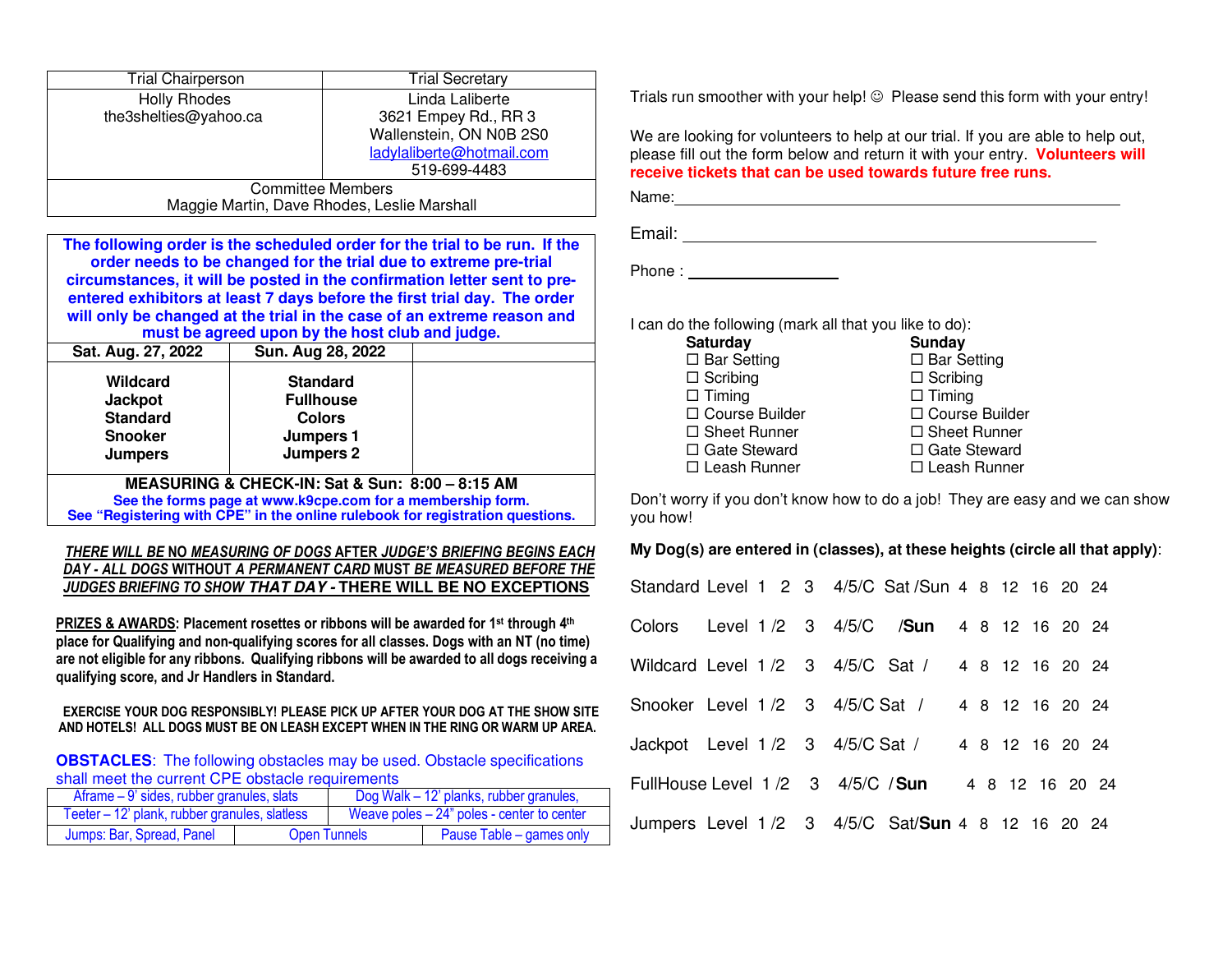**CPE trial rules – shortened version: see the online rulebook at www.k9cpe.com for registration info, "Registering with CPE" and further info on height categories and rules.** 

**Jump Heights** – no dog will jump lower than 4"

P-Card = Permanent Card: the lowest allowable Regular height a dog may jump in CPE.

| <b>Measurement</b>    | Regular<br>(P-card or higher) | Veterans | <b>Enthusiast</b> | <b>Specialist</b> |
|-----------------------|-------------------------------|----------|-------------------|-------------------|
| 8" or less            | л"                            | 4"       | 4"                | 4"                |
| over 8", 12" or less  | יי א                          | 4"       | 4"                | 4"                |
| over 12", 16" or less | 12"                           | 8"       | 8"                | 4"                |
| over 16", 20" or less | 16"                           | 12"      | 12"               | 8"                |
| over 20", 24" or less | 20"                           | 16"      | 16"               | 12"               |
| over 24"              | 24"                           | 20"      | 20"               | 16"               |

General CPE rules for entries/show site:

- $\triangleright$  Dogs must be at least 15 months or older the first day of the trial<br> $\triangleright$  Plind (both over) lame in access or aggressive dega moviest ➤
- $\blacktriangleright$  Blind (both eyes), lame, in season or aggressive dogs may not enter the show. The Club may choose to exclude any of the above from the site.
- $\triangleright$  Dogs must be registered with CPE prior to the closing date of the trial, or<br>by the trial date for Day Of Show entries. Beginterian forms are an the by the trial date for Day Of Show entries. Registration forms are on the Forms page: www.k9cpe.com. Forms MUST be mailed to CPE and are processed 2-3 times per week. CPE ID numbers are emailed to legible email addresses. Registrations can only be processed from mailed forms.
- $\geq$  Dogs must be able to be measured at their first show. If a dog cannot be measured the dog cannot run and no refund will be journed. Dogs within  $\blacktriangleright$ measured, the dog cannot run and no refund will be issued. Dogs within ½" of a jump height require at least one more measurement. When dogs reach their second birthday, a measurement is required. All dogs must be measured at their first trial regardless of jump height.
- $\blacktriangleright$ Only CPE Judges can measure dogs.
- $\blacktriangleright$ Electronic shock collars are not allowed at ANY CPE trial – training or bark.
- $\triangleright$  Handlers in all classes are permitted to walk the course, without a dog,<br>nation to the otest of the class. A weap up jump aboll be provided for all prior to the start of the class. A warm-up jump shall be provided for all entered dogs. No relieving of dogs in the warm-up area.

### **Dogs in the ring, leashes, exiting the ring**

- $\triangleright$  Dogs shall run without anything attached to its body. This is for the safety<br>of the day. This includes not stitutes, were assembled it was The sph. of the dog. This includes no: stitches, wraps or any other item. The only exception is a small barrette or rubber band to keep hair out of a dog's eyes.
- $\triangleright$  Leashes may not have anything (other than name/license tags) attached to them when used in the ring them when used in the ring.
- $\triangleright$  Dogs may enter the ring on a collar, quick release harness or head<br>heltilooder. If prepa collars are allowed per the show site, they may halti/leader. If prong collars are allowed per the show site, they may not be used to take a dog into the ring.
- $\triangleright$  Handlers may carry their leash with them on the course if done so, the loop must be out of ejeptional spanned the weight or epoughspanned leash must be out of sight or clipped around the waist or shoudlers.

 $\triangleright$  Dogs must be under the handler's control when leaving the ring or the line may onter the run as Na Time. NT judge may enter the run as No Time - NT.

### **For clubs that will allow Declared Training In the Ring**

 We (Host Club) will offer Declared training in the ring. The handler has the option if they want to use a toy or training aid at any time during their run, the handler must approach the Judge during Walkthrough or previously in that trial day for the Judge to approve the toy or training aid for use on the course.

 $\triangleright$  Handler must alert the Judge upon entry to the ring that the dog will be TIR. Handler is then allowed to boy a receptible circle significant to your to boy a receptible circle is then for use appear for the form fo ⋗ to have a reasonably sized silent toy/aid with them for use once their run has started (this toy must be approved by the Judge of record PRIOR to the start of the class to determine its eligibility, absolutely no food/scents/audible devices). The toy is NOT allowed to be used in either gate chute or prior to the previous dog leaving the ring.

See the online rulebook or current member letter for additional rules.

The following items *are* considered training in the ring (see Fix and Go):

- $\triangleright$  Violating the 4 paw safety rule (directing the dog back onto the contact) ➤
- $\blacktriangleright$  Start line stay – leaving the dog and going back again to reposition the dog after the handler passes the plane of the first obstacle (before the handler leaves the dog, repositioning or repeated commandscan be a delay of start)
- $\triangleright$  Putting the dog back on the table in the point games

#### **While running on course**

- $\triangleright$  The handler will direct the dog through the course without a collar or lead.  $\triangleright$
- ⋗ Food, toys, training devices (includes fanny packs and leash attachments) are not allowed within 10' feet of the ring. Clickers, training whistles and squeaky toys are not to be used within distraction distance of the ring.
- $\triangleright$  The handler may not carry anything that could aid the dog in its performance.<br>Exclusion: Handisepped/Differently Abled Handlers using a seppe acceter.  $\triangleright$ Exclusion: Handicapped/Differently Abled Handlers using a cane, scooter, wheelchair, etc., to enable their progression around the course.

 The handler may use any verbal or visual commands to direct the dog through the course. The Judge may assess a 5 fault penalty to elimination for any command that is not given in a sportsmanlike manner. Faults can be but are not limited to: foul or abusive language, display of anger, extreme frustration or excessive harshness. If the fault is severe enough, the Judge has the right to excuse the exhibitor from the ring and / or the remainder of the trial. If excused from the trial, a report would be filed with CPE. See Faults, Eliminations and Excusals in the rulebook.

**Questions?** See the rules page on the website, www.k9cpe.com or your printed rulebook. If you have further questions, email CPE - linda@cpe.net.

All Dogs must be secure in a crate or in a X-pen when unattended and on a Short leash at all other times, except when competing. Crates and X-pens of Dogs that bark, must be covered.

# **Run Safe, Have Fun, Run Fast, Run Clean!**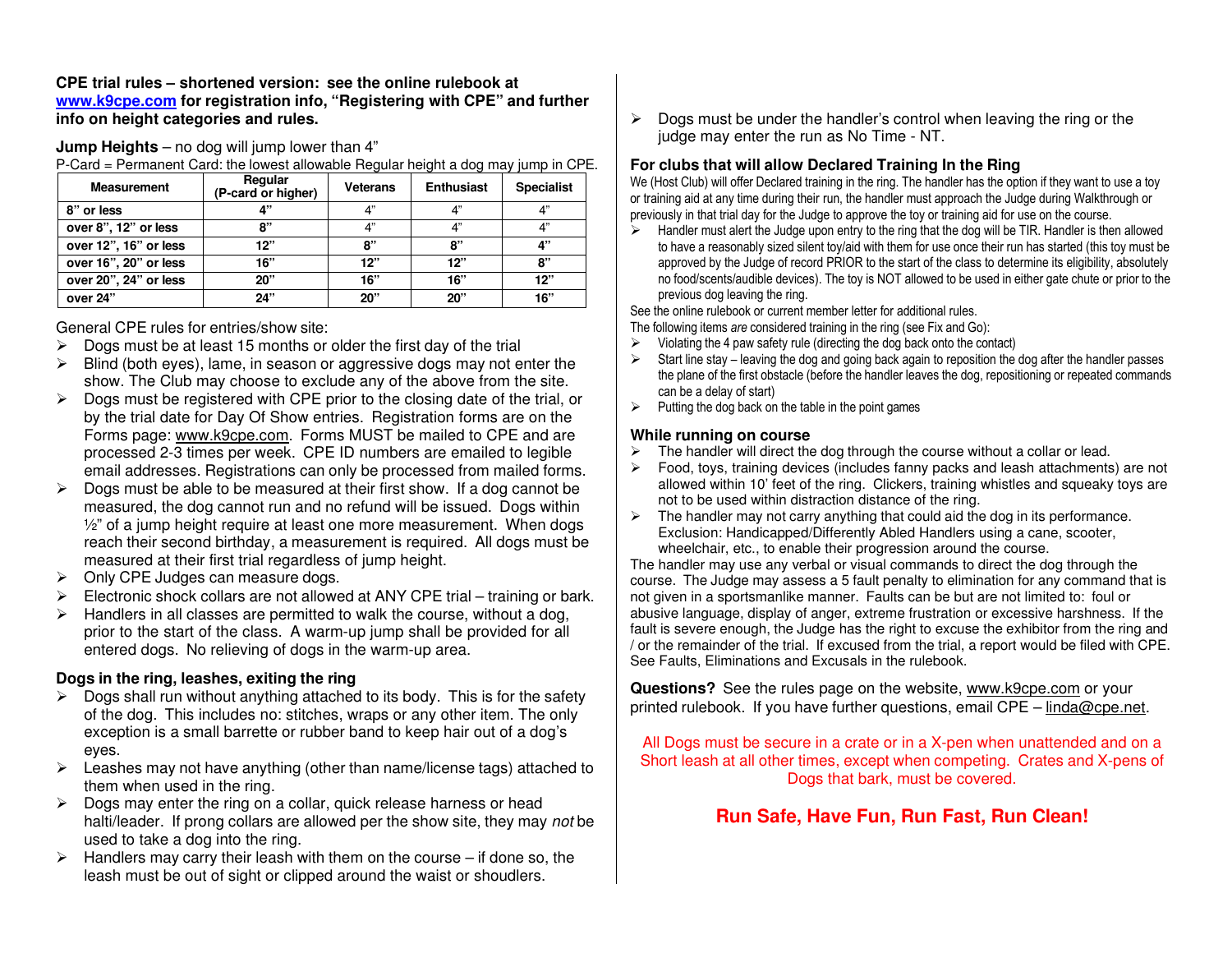|                  | Official CPE Entry Form - Campaign Dog Sport                                                 |      |                 |                                                                           |  |
|------------------|----------------------------------------------------------------------------------------------|------|-----------------|---------------------------------------------------------------------------|--|
|                  | Trial Dates: Aug 27-28 2022                                                                  |      |                 | Final Closing Date: Aug. 15, 2022                                         |  |
|                  |                                                                                              |      |                 | Entries by Mail or Email (pdf/word format) No Pictures of Entries         |  |
|                  | First Received:- No Opening date<br>Make entry fees payable in CDN funds to: Linda Laliberte |      |                 |                                                                           |  |
|                  |                                                                                              |      |                 | Mail Entries to: Linda Laliberte, 3621 Empey Rd., Wallenstein, ON. N0B2S0 |  |
|                  | Etransfer to ladylaliberte@hotmail.com                                                       |      |                 |                                                                           |  |
| Dog's CPE ID#    |                                                                                              |      | Dog's Call Name |                                                                           |  |
|                  |                                                                                              |      |                 |                                                                           |  |
|                  |                                                                                              |      |                 |                                                                           |  |
| <b>Breed</b>     |                                                                                              |      |                 |                                                                           |  |
|                  | Dog's Measurement if no P-Card                                                               |      |                 | Circle Dog's P-Card Height                                                |  |
| has been issued: |                                                                                              |      | 4<br>8          | 12<br>16<br>24<br>20                                                      |  |
|                  | Circle Height Category to enter<br>(ONLY ONE)                                                |      |                 | Circle One Jump Height<br>for the Height Category entered                 |  |
|                  | <b>Regular Veterans/Early Vet</b>                                                            |      | Regular         | 4<br>12<br>16<br>24<br>8<br>20                                            |  |
|                  | <b>Enthusiast</b>                                                                            |      | Veterans        | 12<br>4<br>8<br>16<br>20                                                  |  |
|                  | <b>Specialist</b><br><b>FEO</b>                                                              |      | Enthusiast      | 8<br>12<br>16<br>20<br>4                                                  |  |
|                  | Handicapped Handler                                                                          |      | Specialist      | 12<br>16<br>4<br>8                                                        |  |
| Owner            |                                                                                              |      |                 |                                                                           |  |
|                  | Handler (if different than owner)                                                            |      |                 |                                                                           |  |
| <b>Address</b>   |                                                                                              |      |                 |                                                                           |  |
| City / Prov / PC |                                                                                              |      |                 |                                                                           |  |
| Phone & email    |                                                                                              |      |                 |                                                                           |  |
|                  | Jr Handler name & ID #                                                                       |      |                 |                                                                           |  |
|                  |                                                                                              |      |                 |                                                                           |  |
|                  |                                                                                              |      |                 |                                                                           |  |
|                  | <b>Sat Aug 27</b> circle level for each class                                                |      |                 | Sun Aug 28 circle level for each class                                    |  |
| Wildcard         | 123<br>C<br>4<br>5                                                                           | \$19 | Standard        | 1 <sub>2</sub><br>C<br>\$19<br>3<br>4<br>-5                               |  |
| Jackpot          | 1234<br>5<br>C                                                                               | \$19 | Fullhouse       | 1 <sub>2</sub><br>- 3<br>$\overline{4}$<br>5<br>C<br>\$19                 |  |
| Standard         | C<br>3<br>5<br>1<br>$\mathbf{2}$<br>4                                                        | \$19 | Colors          | 3<br>5<br>C<br>$1\,2$<br>\$19<br>4                                        |  |
| Snooker          | 123<br>5<br>C<br>4                                                                           | \$19 | Jumpers 1       | 12<br>3<br>C<br>\$19<br>4<br>5                                            |  |
| Jumpers          | 12<br>3<br>4<br>5<br>C                                                                       | \$19 | Jumpers 2       | C<br>$1\,2$<br>3<br>4<br>\$19<br>5                                        |  |
|                  | Package price Sat OR Sun \$85.00 (5 runs - same dog)                                         |      |                 |                                                                           |  |
|                  | Sat AND Sun - \$165.00 (10 runs - same dog<br>After closing date all runs are \$19.00        |      |                 |                                                                           |  |
|                  | Total Enclosed in CDN funds:                                                                 |      |                 |                                                                           |  |

**An ID number is required to enter <sup>a</sup> CPE trial, pending entries cannot be accepted**

#### **DISCLAIMER AND INDEMNITY – MUST BE SENT WITH ENTRY**

 **I / we acknowledge that I am / we are familiar with the current rules applying to CPE Agility Trials, including all terms and conditions contained in this Event Premium. I / we agree that the Host Club holding the Agility Trial has the right to refuse entry for cause which the Host Club, in its sole judgment, shall deem to be sufficient. Upon acceptance of this entry, I / we agree to hold (a) Canine Performance Events, Inc., (b) this Host Club, (c) the owner or lessee of the premises, (d) any sponsors of this event, and each of their members, directors, officers, agents, show secretary, show chairperson, show committee and employees harmless from any claim or loss or injury or expenses (including attorney fees) which may be alleged to have been caused directly or indirectly to any person or thing arising out of or in consequence of my / our participation in the Agility Trial or the act of my/our dog, howsoever such injuries or damage may be caused and whether or not the same may have been caused by negligence of the aforementioned parties or any of their employees or agents, or any other persons. I / we further agree to hold the aforementioned parties harmless from any claim or loss of this dog by disappearance, theft, death or otherwise, and from any claim for damage or injury to the dog, whether any claim be caused or alleged to be caused by the negligence of the Host Club or any of the parties aforementioned, or by the negligence of any other person, or any other cause or causes.** 

#### **THIS DISCLAIMER MUST BE SIGNED AND INCLUDED FOR A VALID ENTRY**

**I / we agree to abide by the rules of CPE currently in effect at the time of the trial date and all terms and conditions pertaining to this Event. I/we testify that the dog entered is healthy and vaccinated or titered. I/we certify that the dog entered is not dangerous to any person or other dog. By signing below, I/we agree to the disclaimer and indemnity obligations on this entry form; including the statement below the signature line.** 

| Signature – Owner or Parent / Guardian if Minor<br>Date |
|---------------------------------------------------------|
|---------------------------------------------------------|

Entry form MUST be signed and the Disclaimer MUST be attached for a valid entry

**No changes to trial results will be made once the trial has been completed – handlers are responsible for the accuracy of information in their confirmation from the trial secretary (dog's info, level, height category and/or jump height, etc), prior to running in a trial, and for reporting any discrepancies of posted results prior to leaving the trial site each day. This also includes if there was a correction to a scribe sheet – the handler must verify that the results were corrected as well.**